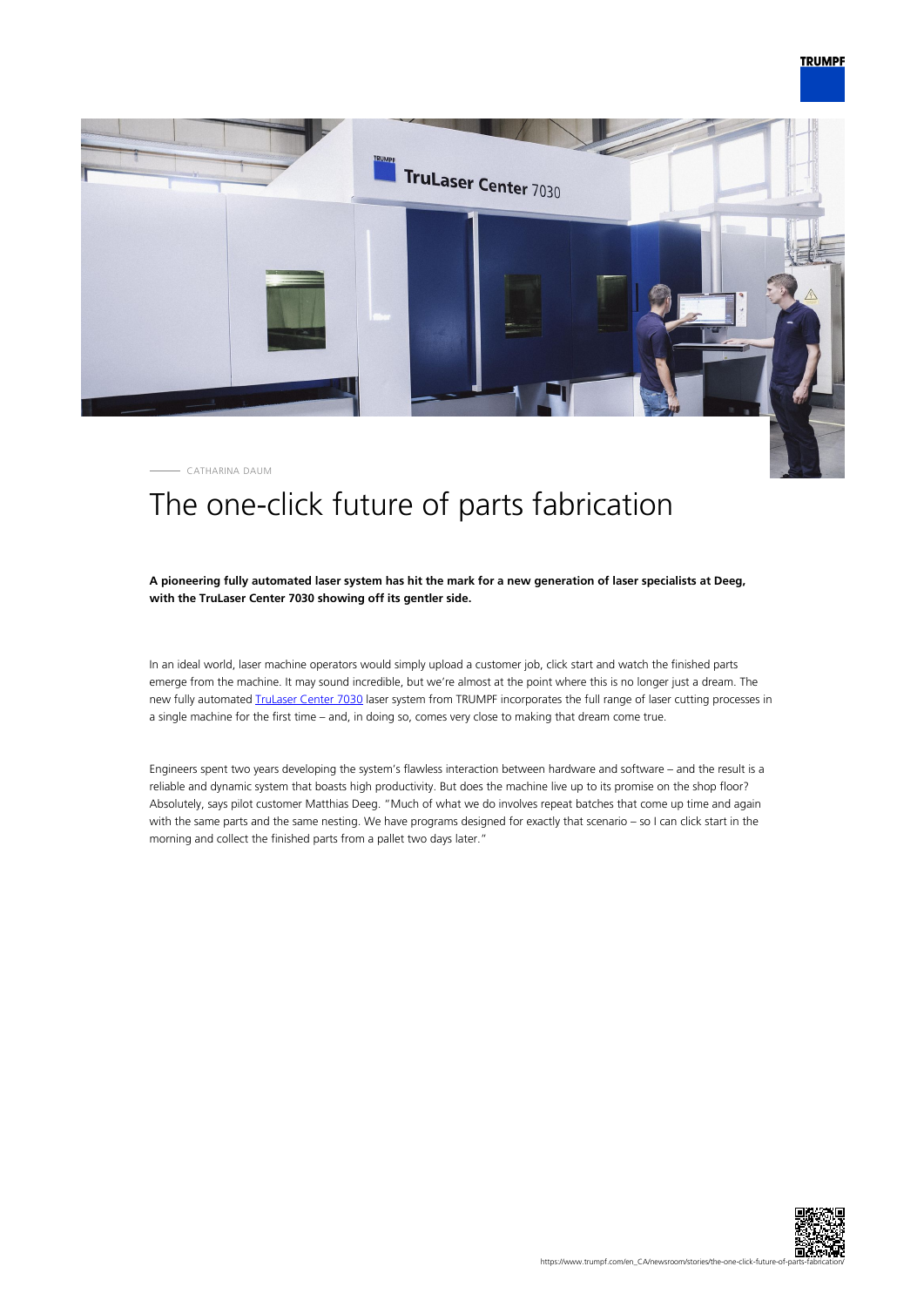

The TruTops Boost programming system makes Matthias Deeg's life much easier when it comes to creating complex nesting plans: "Once the automatically generated plan is ready to go, I can rely on it 100 percent. I simply click the start button in the morning and collect the finished parts from a pallet two days later." © Philipp Reinhard

## **Two generations pull together**

Two generations work side-by-side at the family-run company Roland Deeg, which is headquartered in the German town of Kirchberg an der Jagst. Roland Deeg and his wife Sigrid founded the company in 1996 and now run it together with their sons. The company has grown steadily since it was founded, evolving from a basic parts supplier to a systems supplier for multiple industries including mechanical and plant engineering, wind power, construction machinery, commercial vehicles and automotive. Their oldest son, Matthias Deeg, joined the company eight years ago as head of production. His brother Joachim came on board in 2016 and is responsible for process management.



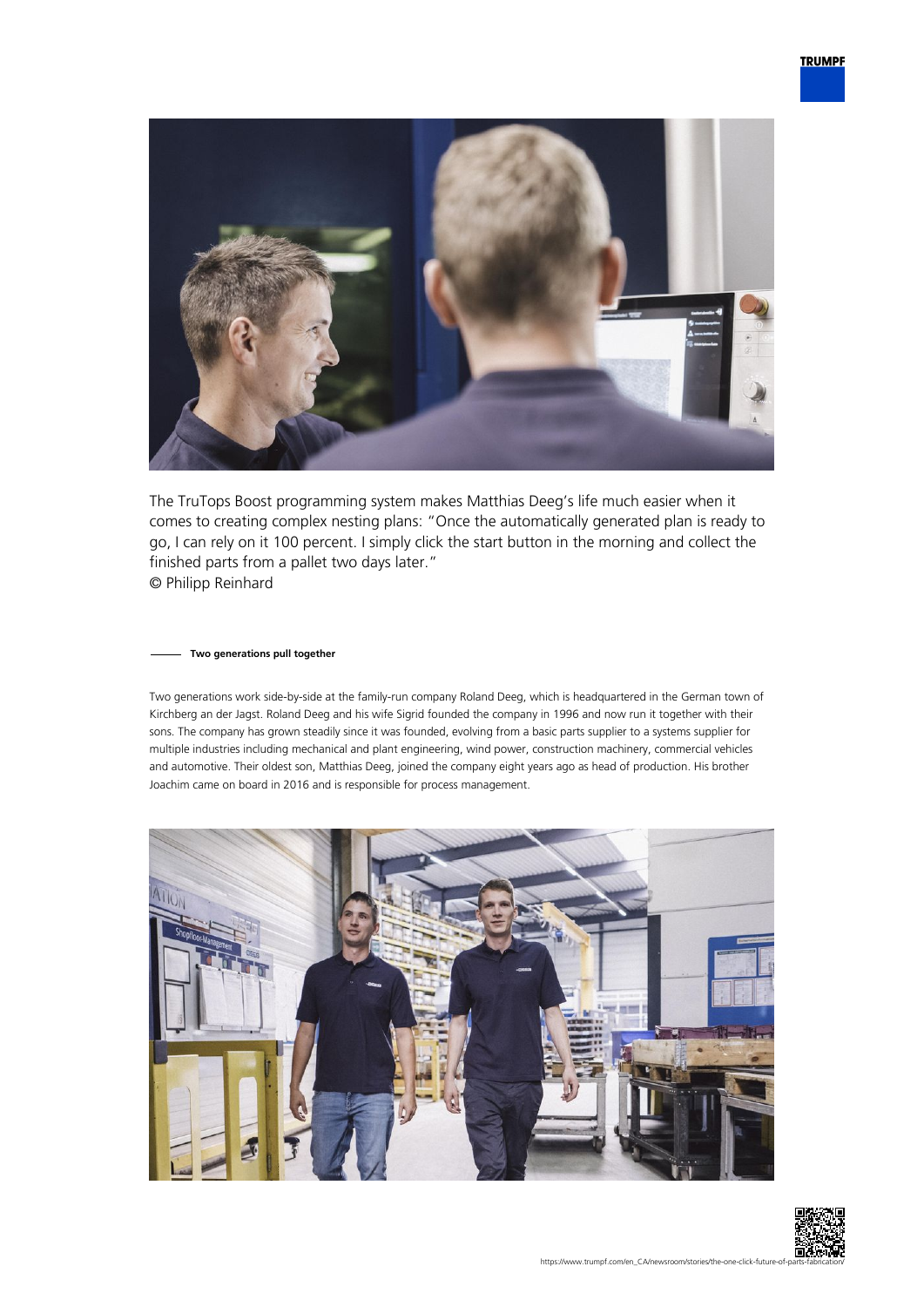

Matthias and Joachim Deeg are leading the Roland Deeg family business into the future. They are both impressed by the concept behind the TruLaser Center 7030. "It's cutting-edge machines like this that give us a real glimpse into the future," says Joachim Deeg. © Philipp Reinhard

Deeg started out working primarily with thick mild steel. Since 2004, however, it has been focusing increasingly on aluminum, says Joachim Deeg. "It all began with a major automaker that TRUMPF put us in touch with. They commissioned us to make some of their vehicles' internal structural parts out of aluminum. Since then various other premium vehicle manufacturers have signed us up to make similar parts in batches of up to 300."

## **A new challenge**

The components of a vehicle are grouped into what are known as "car sets". Although these contain no visible parts, quality standards are nonetheless high. "We're currently making around 80 of these sets a month using aluminum between one and four millimeters thick," says Matthias Deeg. "Many of the parts are small and delicate with complex contours. On our other 2D laser systems there was always the risk that the parts would tilt during fabrication, which made the process a lot less reliable." Joachim Deeg nods, adding: "What's more, we had to clean the slats constantly because any spatter on the fragile part surfaces automatically condemned them to the scrap pile." This was compounded by the complexity of programming car set batches, the time required to extract so many small parts from the machine, and the sheer hard work of removing so many microjoints.

#### **Complex nesting made simple**

The TruLaser Center 7030 has yielded major benefits for the Deeg family – because these were exactly the kind of problems that TRUMPF engineers had in mind when they developed the new machine. With its dovetailed assortment of new automation solutions, the fully automated TruLaser Center 7030 is a truly pioneering laser system, combining productivity and reliable parts handling with high quality fabrication. "When TRUMPF asked us to be a test customer for the new laser machine, we immediately saw it was a great fit for all our jobs with aluminum," says Matthias Deeg.



Deeg uses the TruLaser Center 7030 primarily for aluminum jobs on a two-shift basis. They also run an increasing number of additional weekend shifts without any human intervention.

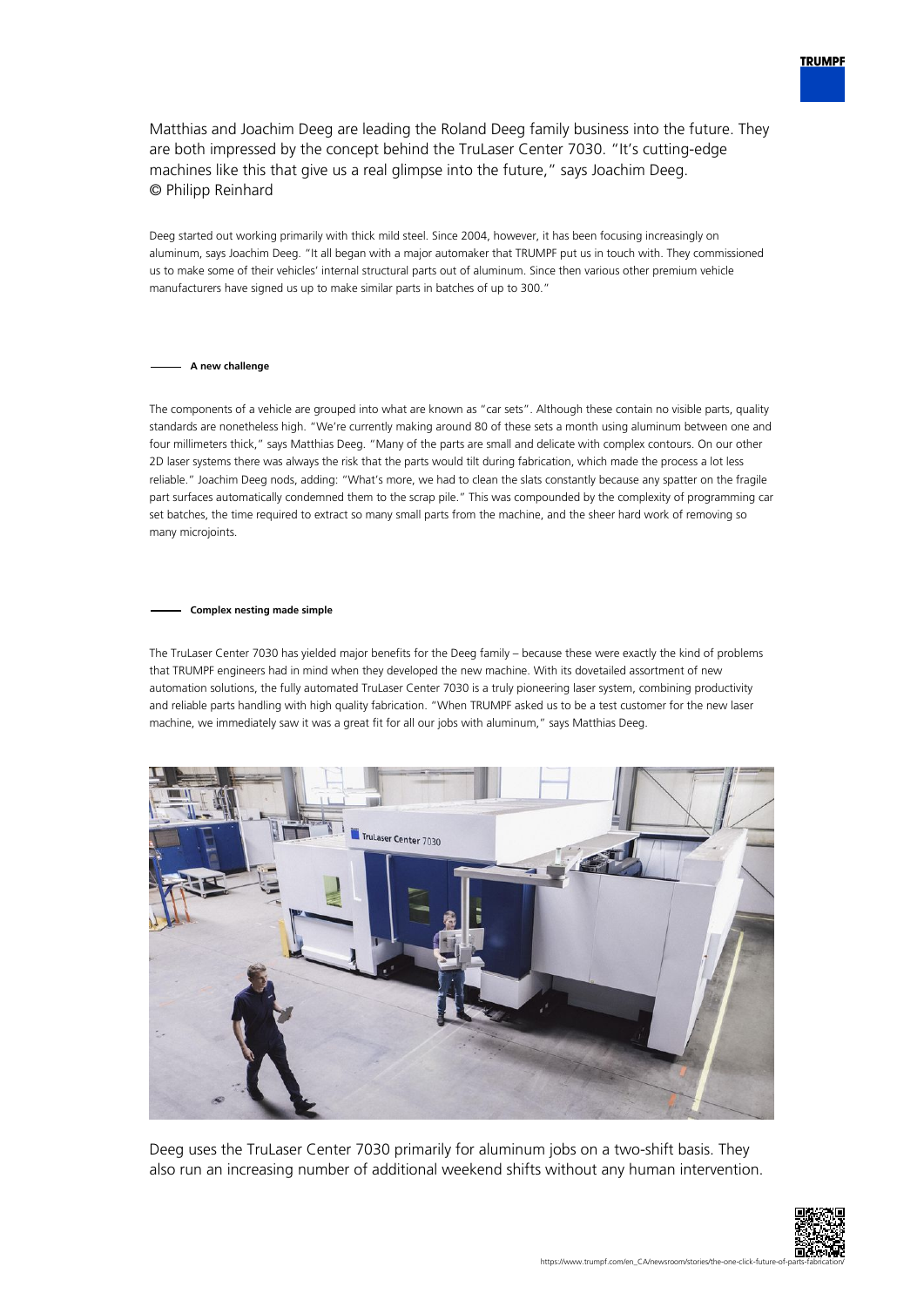# © Philipp Reinhard

The TruLaser Center 7030, known as L26 for short, has been up and running at the Deeg production facility since February 2017 – and it has lived up to the TRUMPF developers' promises. Much of this success comes down to the [TruTops Boost](https://www.trumpf.com/en_CA/products/software/programming-software/trutops-boost/) programming system, which makes the complex nesting of car sets far simpler. "TruTops Boost calculates a suggested program for cutting, removing, sorting and depositing the parts," says Matthias Deeg. "Once the automatically generated nesting plan is running, I can rely on it 100 percent." And that's not the only benefit the machine offers. It also makes Deeg's entire production process far simpler, with 1A parts quality, zero post-processing and greater process reliability than ever before.

### **Gentle handling**

One of the keys to perfect part quality is the L26's brush table, which replaces conventional slats. "The brushes are obviously much gentler than hard slats, and that's crucial for our thin aluminum sheets," says Matthias Deeg.



Perfect part quality is essential at Deeg. The TruLaser Center 7030 keeps standards high by using a brush table instead of the usual slats. At the same time, the combination of SmartLift and SortMaster Speed removes larger parts from the machine fully automatically – without damaging them.

© Philipp Reinhard

The brush table also has another very important function: it works in tandem with the SmartGate to prevent parts from tilting and getting accidentally welded. In hybrid machines, brush tables must be divided in two below the cutting head's traverse path. The gap between the two parts of the table not only allows the laser beam to exit downwards, but also makes it easier to extract slag, slugs and cutting gas. The SmartGate is a cleverly designed support integrated in the brush table. It consists of two sliding sections that move synchronously with the cutting head. The distance between the two sliding sections changes to create openings of different sizes. In this way, the SmartGate provides stable support for the metal sheet during cutting while allowing smaller metal parts to drop through the opening for easy removal.

The process is made even more reliable by the inclusion of an ejector cylinder mounted on the cutting head which helps free parts from the scrap skeleton. Thanks to the counter support provided by the SmartGate in parallel to the metal sheet, the workpieces cannot tilt. Scrap and slag fall directly into the scrap cart, or are transported out of the machine on a conveyor

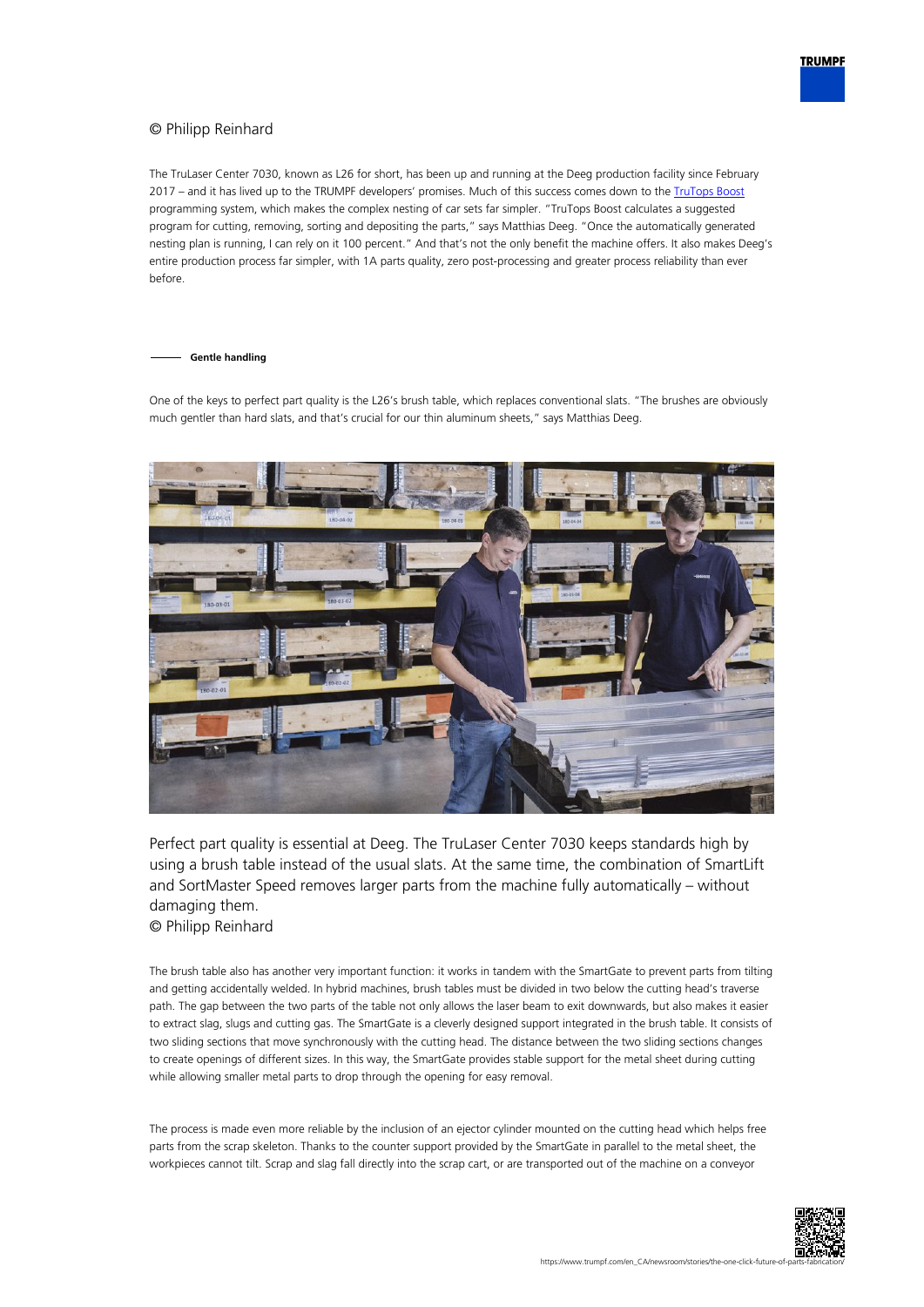

belt. Finished parts are intercepted by a retractable sorting flap, and the SortMaster Box Linear distributes them into a maximum of eight containers. "At first we chose not to eject small parts into the containers under the machine," says Matthias Deeg. "We were too worried they might get scratched. But when we saw that the small parts came out in such excellent condition, we changed our mind!"



Useful feature: the ejector cylinder mounted on the cutting head helps the machine release smaller sheet metal parts from the scrap skeleton. Finished parts are intercepted by a retractable sorting flap, and the SortMaster Box Linear distributes them into up to eight containers beneath the machine. © Philipp Reinhard

**Removing parts**

Removing cut parts has traditionally been one of the trickiest tasks of all, says Matthias Deeg: "When you're dealing with such thin material and sometimes quite delicate structures, it can be difficult to knock finished parts out of the scrap skeleton without scratching them." The L26 carries out this seemingly Sisyphean task fully automatically.

Without requiring any user intervention, it gently removes any larger cut parts that are not ejected through the SmartGate. It does this by pushing them against a suction plate using the SmartLift, which consists of up to 180 freely positionable pins. At the same time, the SortMaster Speed's suction plate holds the part in place from above. The two devices lift the part from the scrap skeleton in a synchronized movement, ensuring it doesn't tilt as it is removed. TruTops Boost calculates the optimal position of the pins and suction plates automatically.

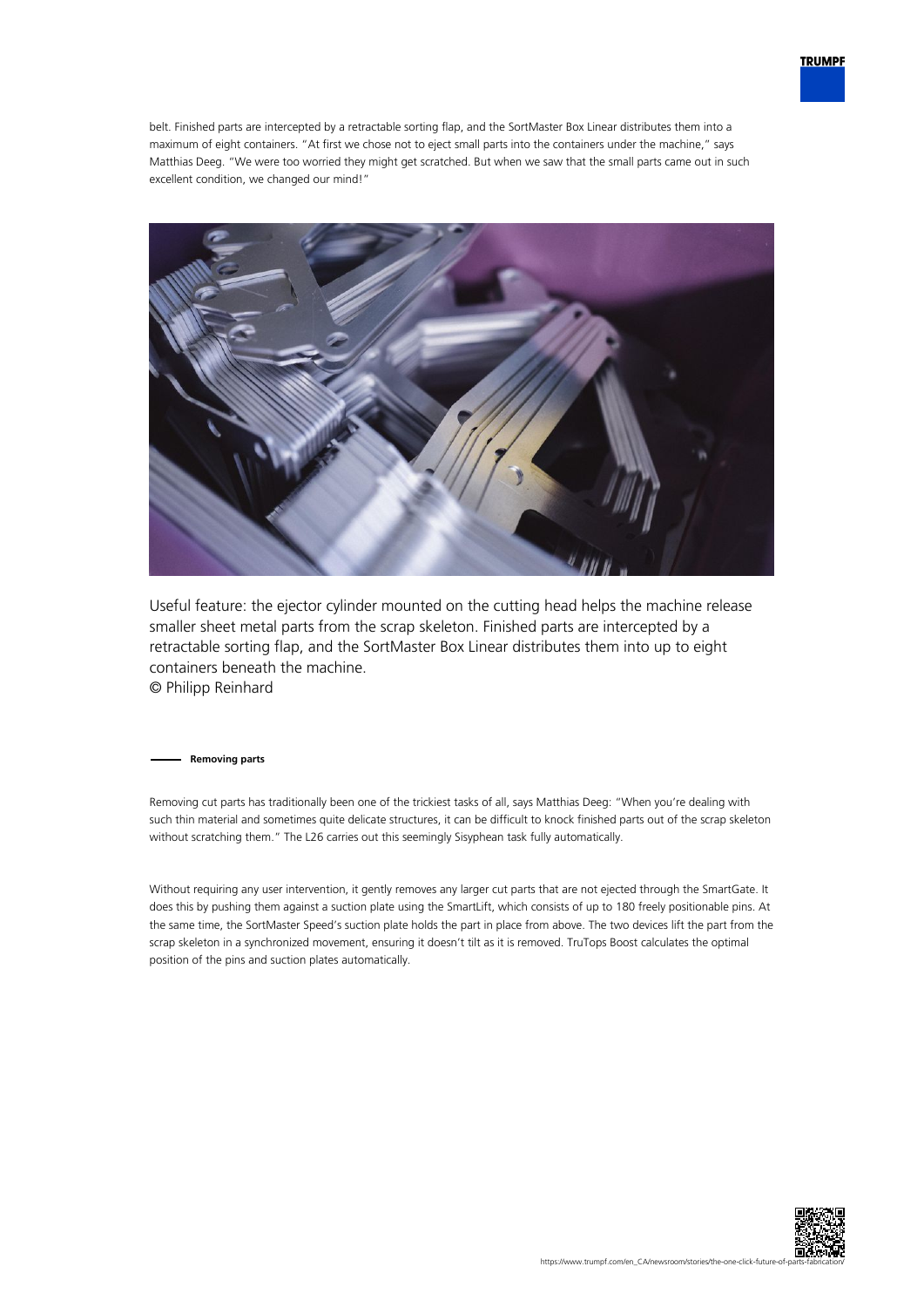

The team of TRUMPF engineers designed the TruLaser Center 7030 to tackle problems such as the excessive time taken to program laser machines, the risk of parts tipping during cutting, the complex task of removing parts from the machine, and the cost of post-processing. The system they created is perfect for the thin, delicate parts that Deeg produces. © Philipp Reinhard

## **Eliminating monotonous work**

The system simplifies the removal of everything from very large parts to delicate parts as small as a credit card. The SortMaster Speed sorts the parts as required and stacks them on pallets. "Automated sorting makes life a lot easier," says Joachim Deeg. "It's often hard to spot the differences between the parts we make because so many of them are virtually identical. But, in many cases, one part goes on the right of the vehicle and the other on the left, for example, so they are actually slightly different. A shop floor worker may fail to notice that one of these right/left parts has a marginally smaller diameter than the other. But a machine can perform monotonous tasks without ever getting bored, so it can sort the parts perfectly for hours without making a single mistake."

#### **Fast and autonomous**

With its six-kilowatt TruDisk solid-state laser, the TruLaser Center 7030 is on a par with high-end machines with flying optics when it comes to speed. The term "flying optics" refers to systems in which the processing head "flies" across the metal sheet while the workpiece remains clamped in place on the work table. In the case of the TruLaser Center 7030, both the cutting head and the sheet metal move during operation. The movement of the metal sheet is superimposed onto that of the cutting head by the highly dynamic additional axis. This allows the L26 to operate at high speeds even when negotiating corners or cutting complex contours.

Right now, Deeg uses the TruLaser Center 7030 primarily for aluminum jobs on a two-shift basis. Encouraged by how smoothly it runs, they often schedule in additional weekend shifts without any human intervention. "The L26 really takes the strain off our employees," says Matthias Deeg. "It produces top-quality parts and sorts the finished parts without making a single mistake. I think this new concept has definitely set the course for a new generation of machines."